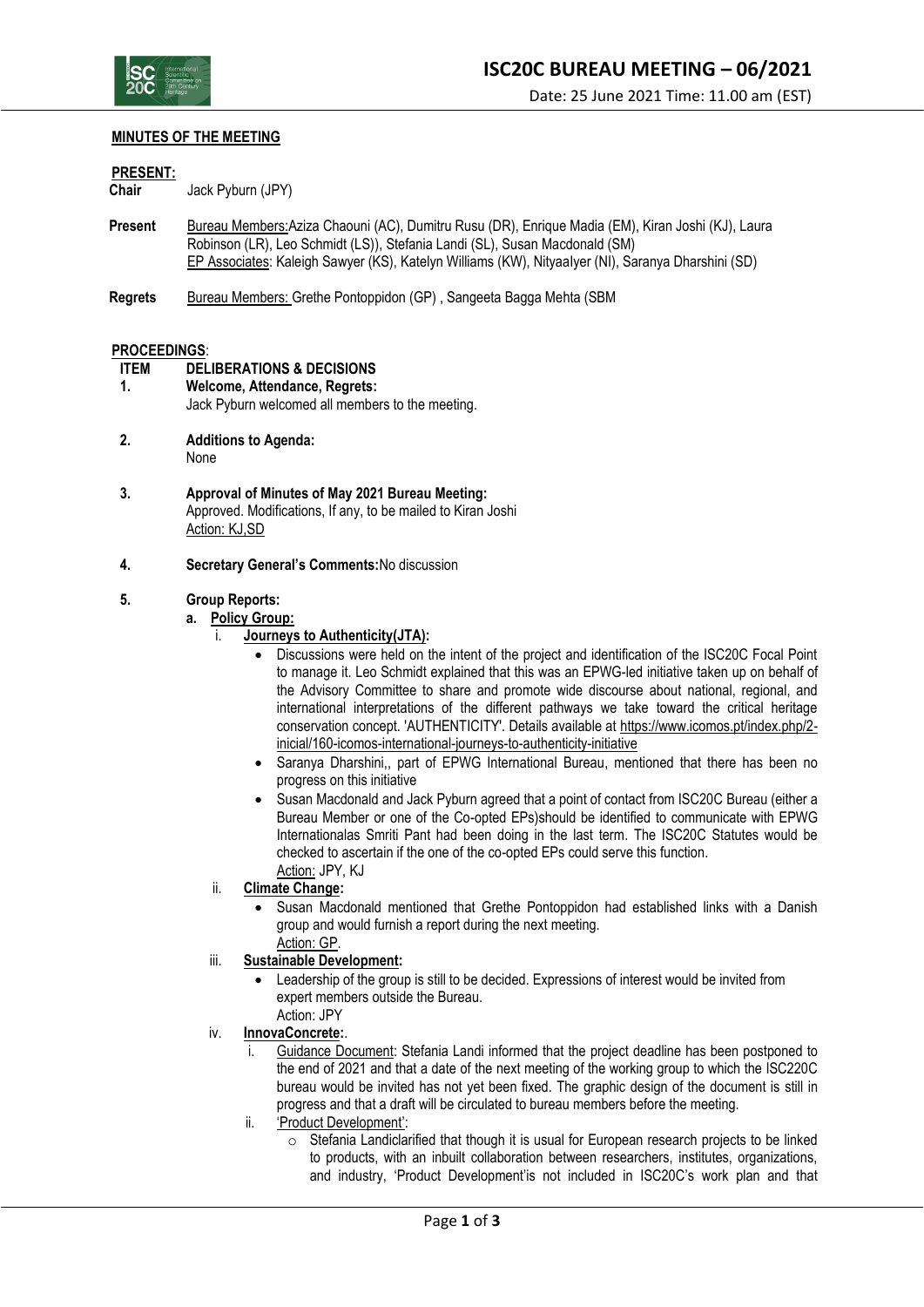

another group was responsible for this aspect.

- o A discussion was held on the position of the ISC20C on 'Product Development', with Susan Macdonald raising questions on the ethics of ICOMOS members and committees promoting products, even though part of the research was to test some of these in different locations and sites. Stefania Landi, Enrique Madia and Laura Robinson agreed that ICOMOS and its members cannot sponsor or promote any products. Stefania Landi also specified that the ISC20C working group leaders for the Innova project (Gunny Harboe, Kyle Normandin, Fernando Espinosa de Los Monteros) had always expressed clearly that the ISC20C doesn't mean to promote any of the Innova products through the guidelines document nor through any other activity developed within the project.
- o Jack Pyburn suggested that since the Guidance Document is ISC20C's contribution, the content should be guided by the Committee's stated ethics and scope. It was agreed that a disclaimer to the effect that the relationship with INNOVA does not mean that ISC20C endorses any products related to the research will be added to the document. Stefania Landi will discuss the addition of the disclaimer and its contents with the ISC20C working group leaders for the Innova project (GH, KN, FEM). Action: SL
- iii. Stefania Landi also clarified the question raised by Enrique Madia regarding including a case study of Miami Marine Stadium in the document.

### v. **Madrid-New Delhi Document Publication:**

- Leo Schmidt mentioned samples of back cover already shared with bureau members. Katelyn Williams explained the design process followed by the MNDD Publication working group.
- Susan Macdonald queried about the copyright on images used and hoped that all free of rights. Enrique Madia pointed out that none of the images had accompanying description / mention of sources. Katelyn Williams stated that all images used were from Creative Commons.
- Jack Pyburn suggested that since the MNDD was a foundational document of the ISC20C, it should not be linked to the Historic Thematic Framework, or, if so the display should be much more discrete than shown in the samples presented to the bureau. Susan Macdonald suggested that perhaps the TF 'disc' could be used *as a captioned image to illustrate the tool.*  Laura Robinson suggested that the back cover could be left clean and feature only the ISC20C logo and contact details. Further details would be taken up in subsequent meetings. Action: LS, KW

#### **b. Advocacy Group:**

- i. **Heritage Alerts:**
	- Quito Hotel, Ecador (Architect: Charles F. McKirahan): No discussion
	- Kala Academy, India (Architect: Charles Correa):No discussion
	- Hotel Roses du Dadès M'Gouna,Morocco:No discussion
- ii. **World Heritage Advisory:**No discussion.
- iii. **WM Watch:**No discussion
- iv. **Heritage Applause:**No discussion
- **c. Education Group:**
	- i. **EP Mentoring Program:**Nityaa Iyer gave an update on the letter and the poster inviting EPs to work with the Advocacy and Education groups. It was decided that the no further additions would be made to the scope of the invitation and that these should be sent out at the earliest. It was also decided that Kaleigh Sawyer would work with Aziza Chaouni to reach a wider audience through social media. Action: KS, NI, SM, GP, AZ
	- ii. **Thematic Framework:**Laura Robinson informed that TF Africa is going well and 2 workshops are scheduled for next month.
	- iii. **MAP 2021**:Susan Mcdonald (on chat) mentioned that she, Dumitru Rusu and Stefania Landi had some back and forth discussions and they would organise a meeting with Sheridan Burke and other members who've expressed interest in the project. Action: SM
	- iv. **Toolkit:**EnriqueMadiamentioned that his colleagues in South America were curious about the work being done by ISC20C. Jack Pyburn explained that the information would be available as soon as the new website and social media platforms are up.